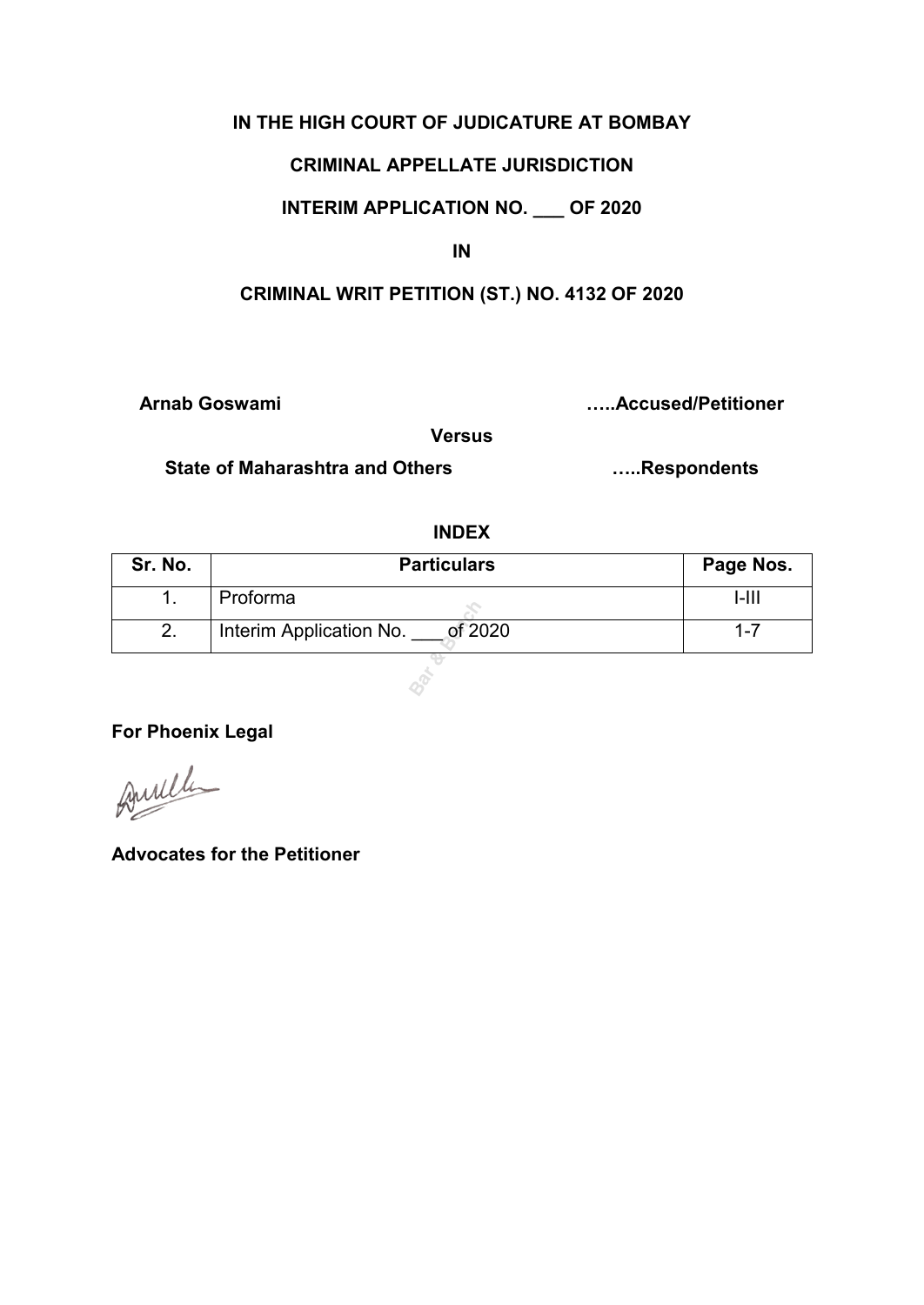## **IN THE HIGH COURT OF JUDICATURE AT BOMBAY**

## **CRIMINAL APPELLATE JURISDICTION**

# **INTERIM APPLICATION NO. \_\_ OF 2020**

## **CRIMINAL WRIT PETITION (ST.) NO. 4132 OF 2020**

**Arnab Goswami …..Accused/Petitioner** 

**Versus** 

**State of Maharashtra and Others …..Respondents** 

## **PROFORMA**

| Office Notes. Office Memorandum of Coram    | Court's or Judge's Orders. |
|---------------------------------------------|----------------------------|
| appearance. Court's Orders or direction and |                            |
| Prothonotary's Orders.                      |                            |
|                                             |                            |

**Bar & Banch**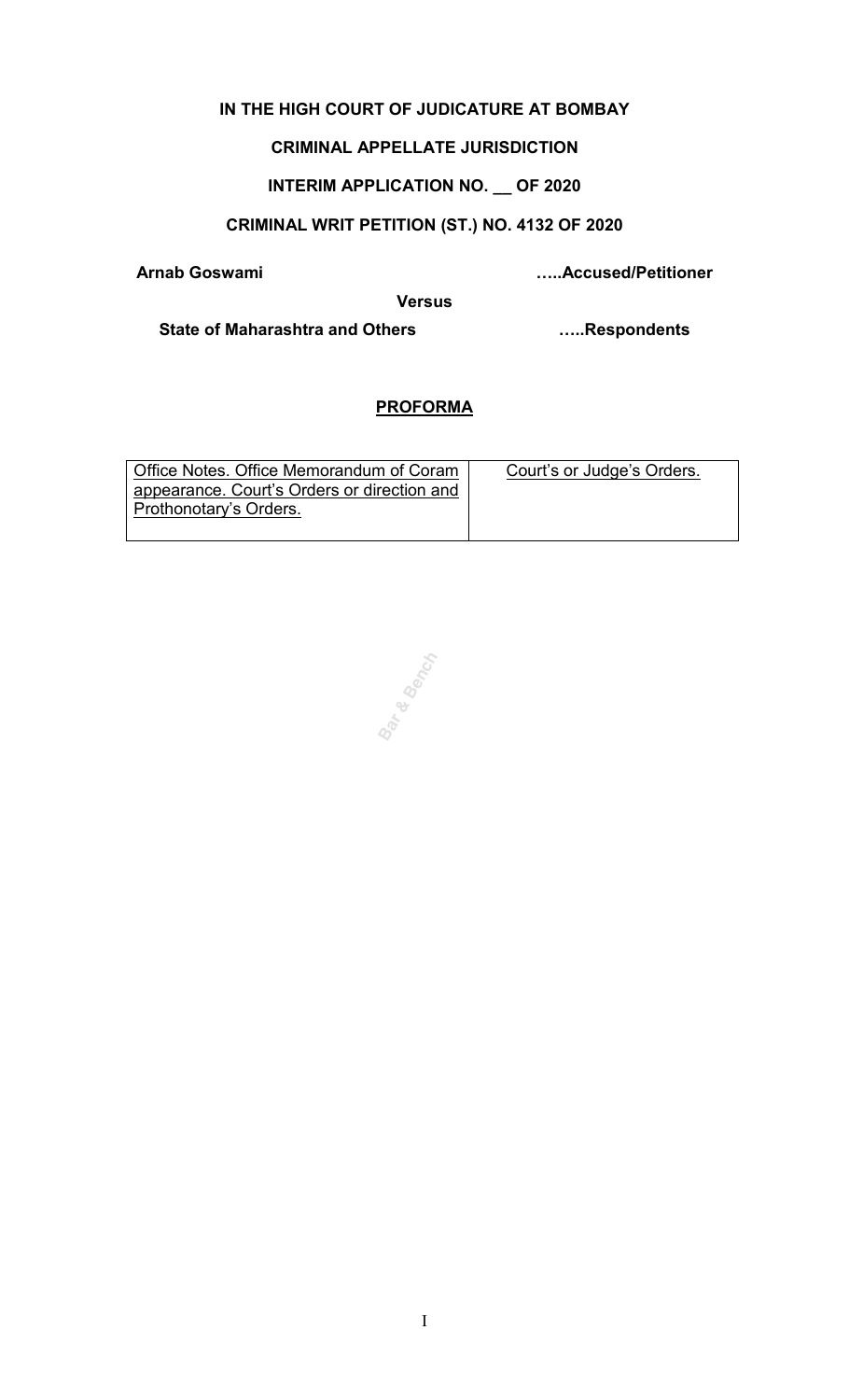| Office Notes. Office Memorandum of Coram appearance.   | Court's or Judge's |
|--------------------------------------------------------|--------------------|
| Court's Orders or direction and Prothonotary's Orders. | Orders.            |
|                                                        |                    |

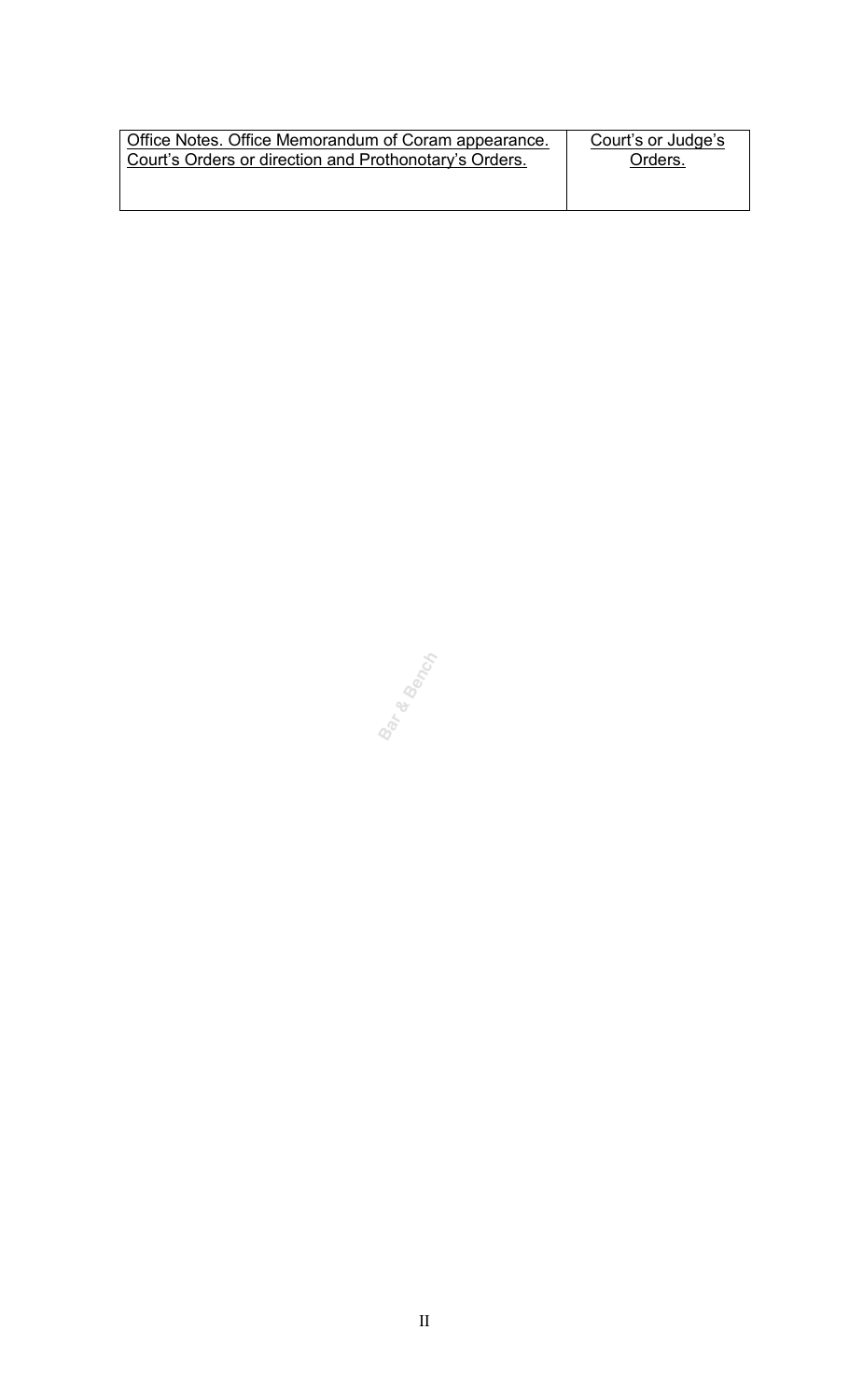| Office Notes. Office Memorandum of Coram appearance.   | Court's or Judge's |
|--------------------------------------------------------|--------------------|
| Court's Orders or direction and Prothonotary's Orders. | Orders.            |
|                                                        |                    |

**Bar & Bench**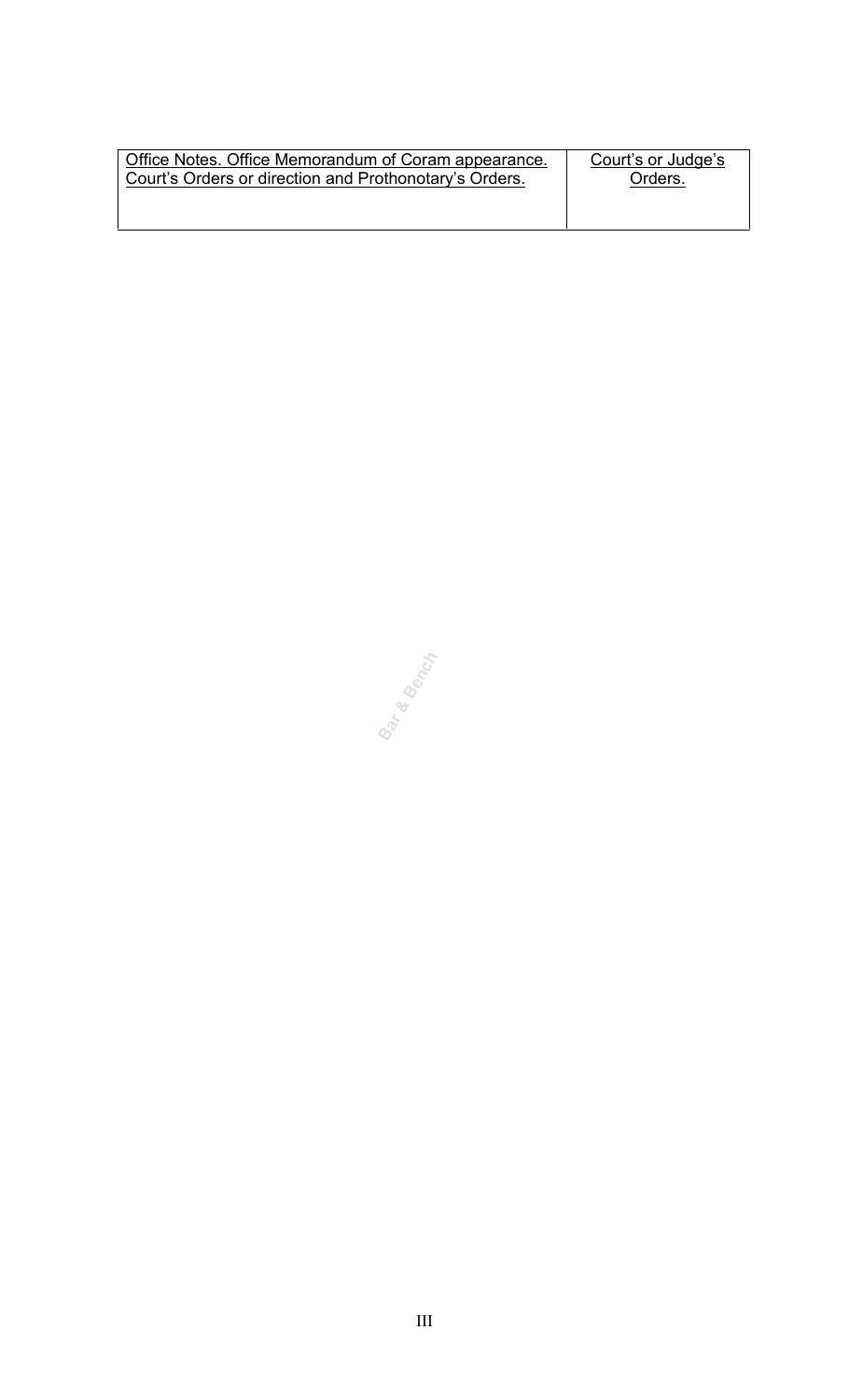# **IN THE HIGH COURT OF JUDICATURE AT BOMBAY CRIMINAL APPELLATE JURISDICTION INTERIM APPLICATION NO.\_\_\_ OF 2020**

**IN** 

## **CRIMINAL WRIT PETITION (ST.) NO. 4132 OF 2020**

### **Arnab Goswami**

S/o Manoranjan Goswami R/o B-1701/1702 Raheja Atlantis CHS GK Marg, Lower Parel Mumbai – 400 013

Editor-in-Chief, Republic TV …Applicant /Petitioner

### **In the matter between**

್ರ<br>ಕ್

### **Arnab Goswami**

S/o Manoranjan Goswami R/o B-1701/1702 Raheja Atlantis CHS GK Marg, Lower Parel Mumbai – 400 013 Editor-in-Chief, Republic TV

…Accused /Petitioner

#### **Versus**

**1. State of Maharashtra** ) Through Standing Counsel,  $\qquad)$ Bombay High Court (1999)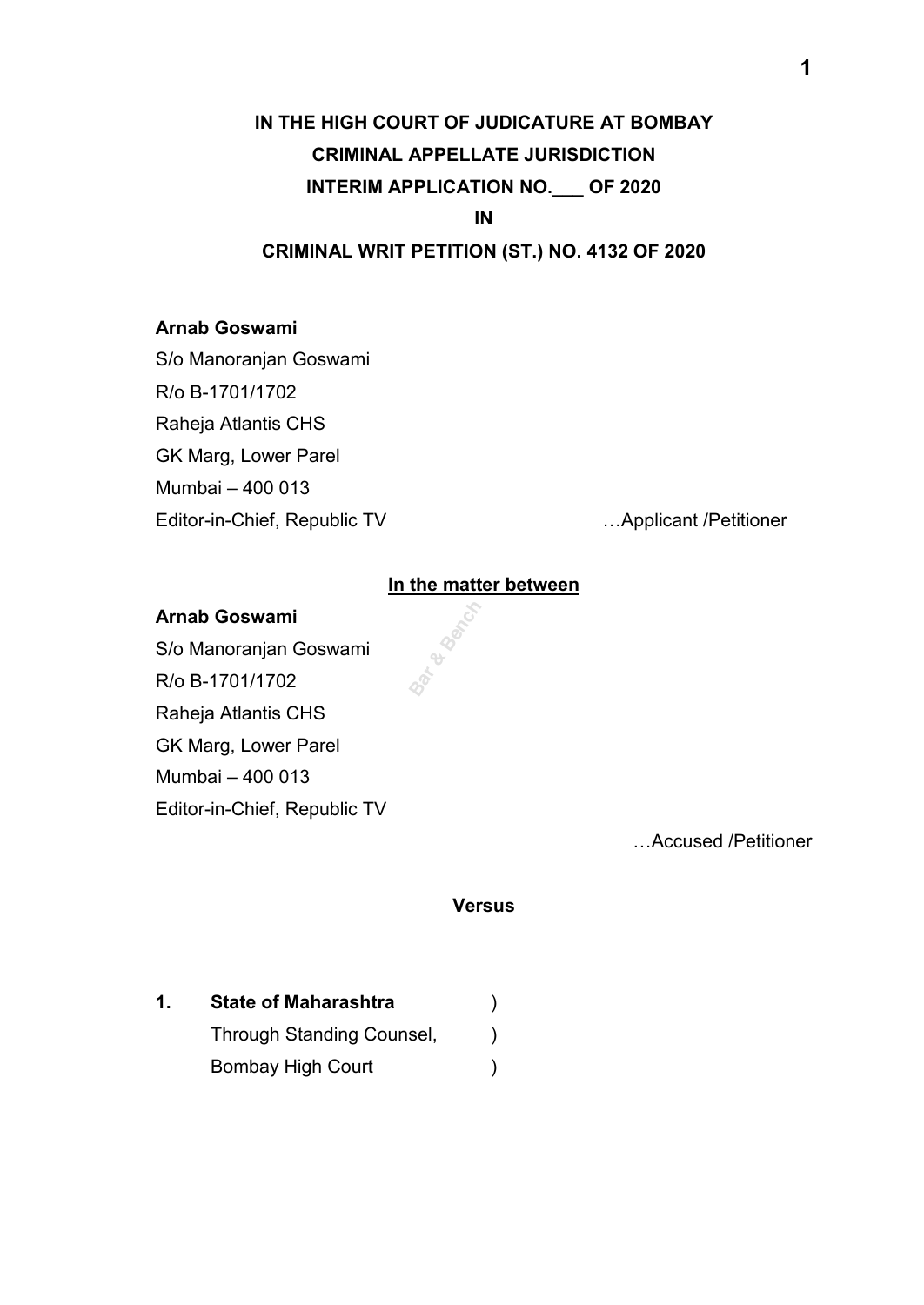| 2. | <b>Station House Officer,</b>             |             |
|----|-------------------------------------------|-------------|
|    | <b>Alibaug Police Station</b>             |             |
|    | <b>District Raigad</b>                    |             |
|    | Maharashtra.                              |             |
|    |                                           |             |
| 3. | <b>Param Bir Singh</b>                    |             |
|    | Commissioner of Police,                   |             |
|    | Mumbai, Office of the                     |             |
|    | Commissioner of Police,                   |             |
|    | 4 <sup>th</sup> floor, New Administrative |             |
|    | Building, LT Marg,                        |             |
|    | Mumbai- 400 001.                          |             |
| 4. | Union of India,                           |             |
|    | Through the Standing Counsel,             |             |
|    | <b>Bombay High Court</b>                  | Respondents |
|    |                                           |             |

### **THE APPLICANT/ORIGINAL PETITIONER ABOVENAMED MOST**

### **RESPECTFULLY STATE AND SUBMIT AS HEREUNDER**

1. The Petitioner filed the captioned writ petition to challenge the petitioner's illegal arrest by the Mumbai police on the morning of 4 November 2020 at around 7:45 A.M. and the wrongful/unlawful detention thereafter in connection with the FIR, being C.R. No. 0059 of 2018, dated 5 May 2018, registered at Alibaug Police Station, Raigad, under Sections 306 and 34 of the Indian Penal Code, 1860 (**FIR No. 59 of 2018**) and praying for an urgent order of stay of investigation in the above FIR, and for immediate release of the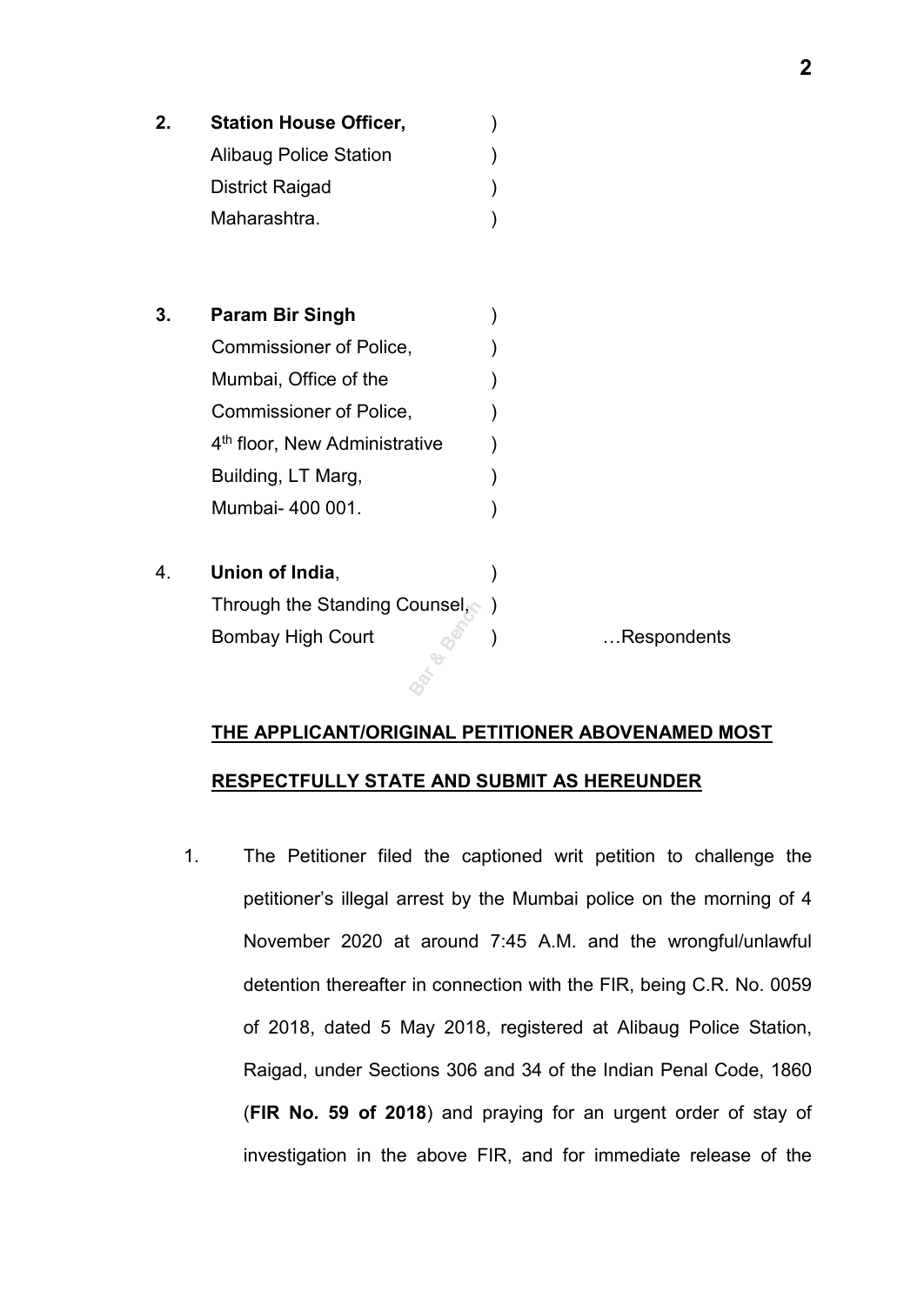Petitioner from illegal detention and wrongful custody. The contents of the said Petition are not reiterated and may be read as part of the present application.

- 2. On 4 November 2020, at the relevant time, it is an indisputable matter of record that more than 20 uniformed police officers led by Mr Sachin Vaze, an encounter specialist and armed with assault weapons barged into the house of the Petitioner in the early morning hours and forcefully dragged Petitioner out of the house. The Petitioner and his family were brutally manhandled, verbally and physically assaulted by the police officers and the Petitioner was dragged by his body out of the house in front of his family and taken in custody.
- 3. The Petitioner respectfully submits that the aforementioned events are borne out by the video footage obtained at the time of his arrest on 4 November 2020 and the same may be accessed at [https://www.youtube.com/watch?v=V5E4-Lj2LYU.](https://www.youtube.com/watch?v=V5E4-Lj2LYU) During the course of his arrest and while being transferred to Alibaug in a police van and in the custody of the police, the Petitioner suffered a 6-inch-deep gash on his left hand, a serious injury to his spinal cord, was hit by a heavy uniform police officer's boot, was not allowed to wear shoes throughout, suffered vein injuries and was not even given access to drinking water. Additionally, the Petitioner was also forced to consume certain liquid by the police officers guarding him and choked as a result thereof.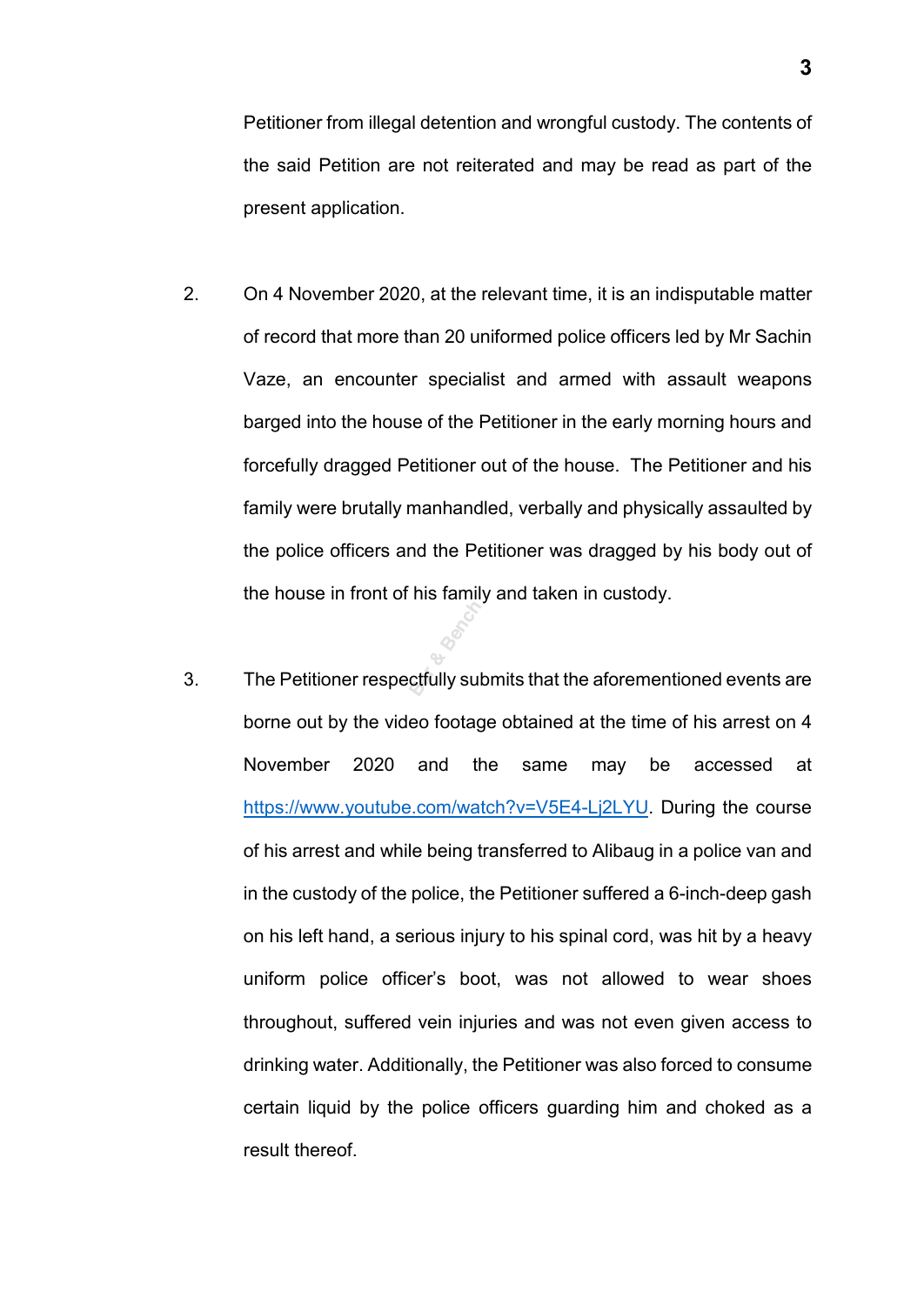- 4. The Learned Chief Judicial Magistrate at Raigad-Alibaug, heard the Respondent's remand application at length on 4 November 2020 and rejected police custody and directed 14 days judicial custody of the Petitioner.
- 5. The investigation into FIR No. 59 of 2018 is illegal and dehors the law and consequently the arrest of the Petitioner is also blatantly vitiated and non-est in law. The Petitioner is filing the present application as the bail hearing before the Chief Judicial Magistrate, Alibaug, Raigad is dependent on the filing of a reply by the Maharashtra police, which will be deliberately delayed to ensure that the Petitioner remains illegally detained and his remedy is rendered infructuous and ineffective. **Bar Branch**<br>and this
- 6. As stated in the Writ Petition, investigation into FIR No. 59 of 2018 was closed and a 'A' Summary report was accepted by the Chief Judicial Magistrate, Alibaug, Raigad on 16 April 2019 and there is no judicial order thereafter reopening the investigation/reinvestigation or directing further investigation. There is no requirement to continue the illegal detention of the Petitioner as all records of the matter are with the Maharashtra police which had been provided by the Petitioner way back in 2019.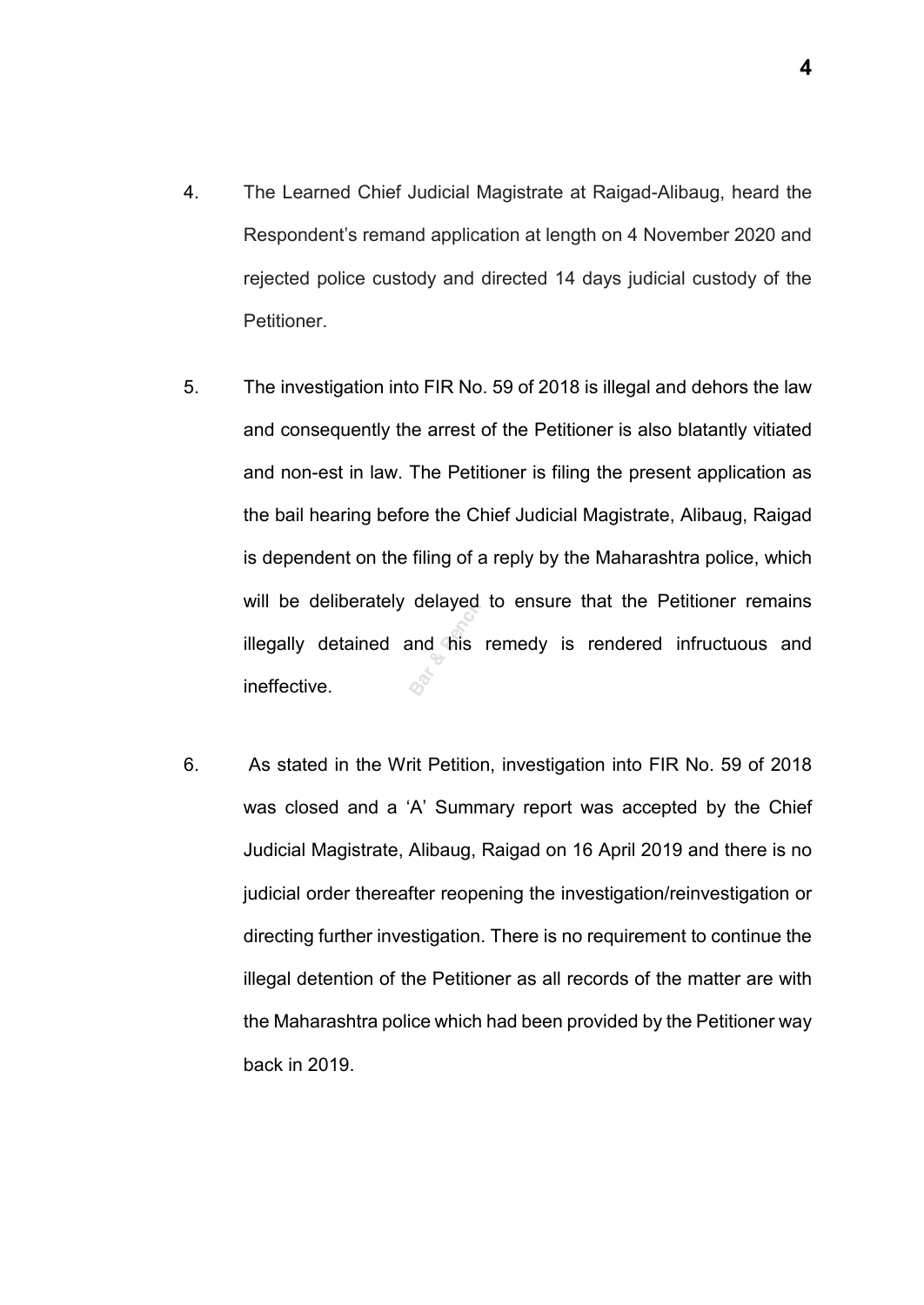- 7. The Petitioner undertakes to comply with such directions as may be passed by this Hon'ble Court.
- 8. The Petitioner craves leave of this Hon'ble Court to make further submissions and file such further affidavits/applications as may be required in support of the reliefs sought for in the present application.
- 9. In the aforesaid circumstances, the Petitioner respectfully submits that it would be in the interest of justice that this Hon'ble Court be pleased to grant the reliefs as sought in the captioned Application.
- 10. Since the Petitioner is in the custody of police, the present petition could not be verified by the Petitioner. The Petitioner undertakes to file a verification as and when he is released on bail. **Bar and**<br>**and** when
- 11. The Petitioner humbly prays that this Hon'ble Court be pleased to allow and make absolute the present application.

### **PRAYERS**

The Petitioner therefore humbly prays to this Hon'ble Court for the following reliefs:

(a) Pending final hearing and disposal of the captioned writ petition, this Hon'ble Court be pleased to grant bail to the Petitioner in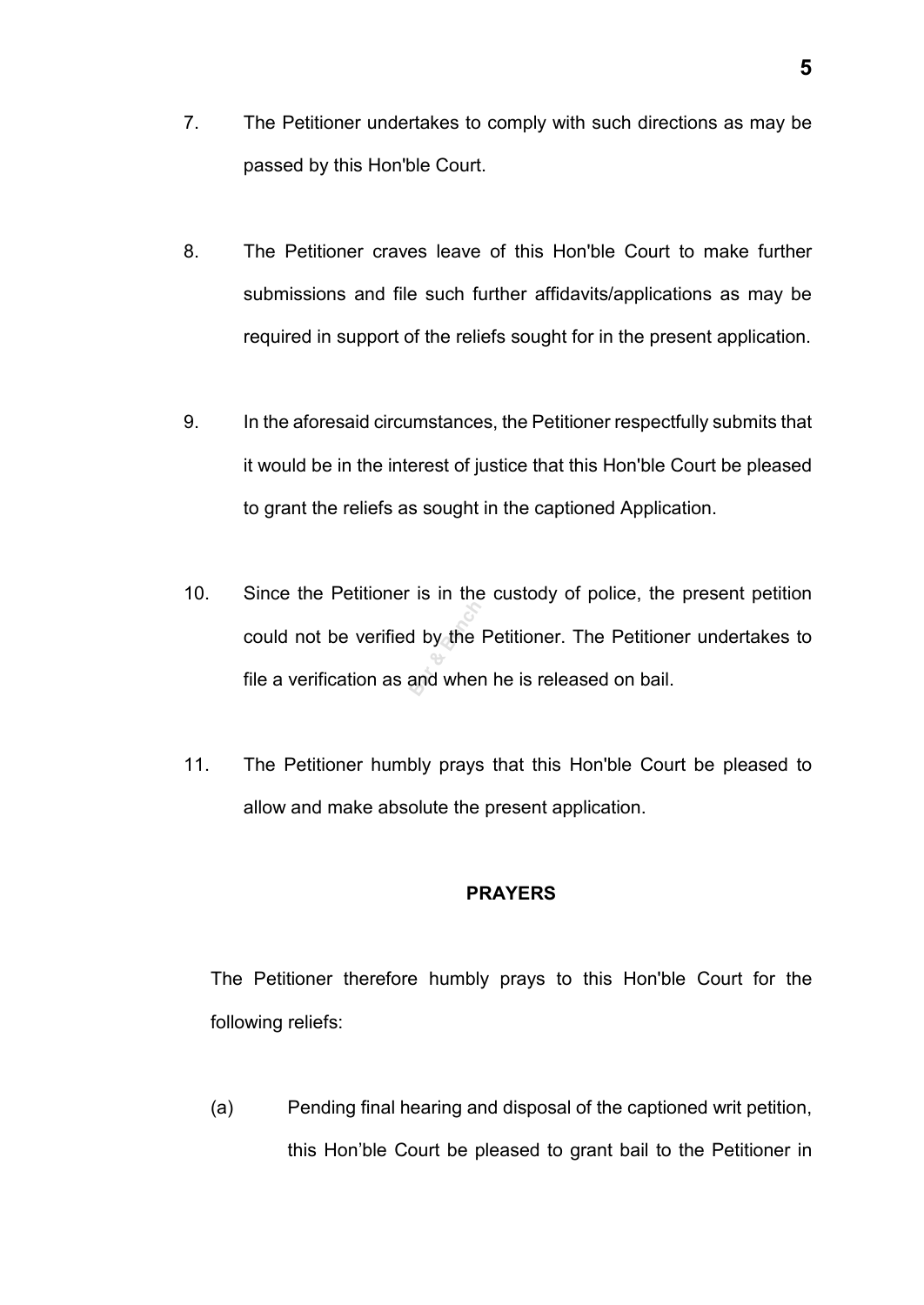FIR No. 59 of 2018 and direct the Respondents and/or each of them to immediately release the Petitioner from illegal detention and wrongful custody and/or arrest by the Respondents in view of detailed submissions made herein above, to meet the ends of justice.

- (b) Pending the final hearing and disposal of the captioned writ petition, this Hon'ble Court be pleased to stay all further proceedings, including the investigation in FIR No. 59 of 2018, with respect to the Petitioner.
- (c) Ad-interim reliefs in terms of prayers (a) and (b) above. **Bar & Bench**
- (d) Such further orders and/or directions may be passed as this Hon'ble Court may deem fit and proper in the facts and circumstances of the present case.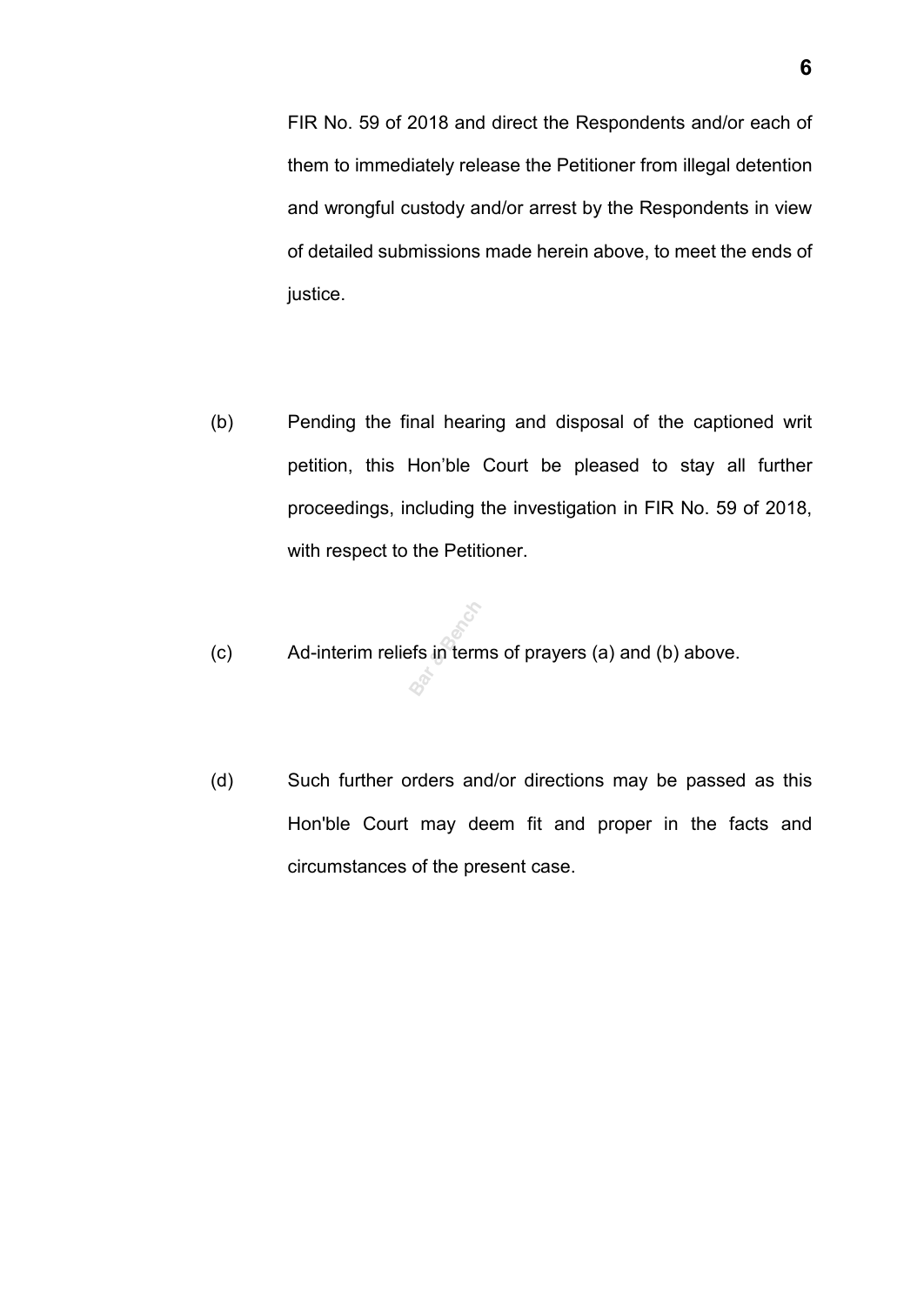For this act of kindness, the Petitioner is forever duty bound to pray.

Amille

For **PHOENIX LEGAL Petitioner** Advocates for the Petitioner

### **VERIFICATION**

I, Arnab Ranjan Goswami, residing at B-1701/1702 Raheja Atlantis CHS, G.K. Marg, Lower Parel Mumbai 400013, the Petitioner abovenamed, do hereby solemnly declare that what is stated in the abovementioned paragraphs is true to my knowledge and is stated on information and belief which I believe to be true. the about<br>mation a

Solemnly declared at Mumbai (a) this 5<sup>th</sup> day of November, 2020

**Petitioner** 

Amille

For **PHOENIX LEGAL** 

Advocates for the Petitioner